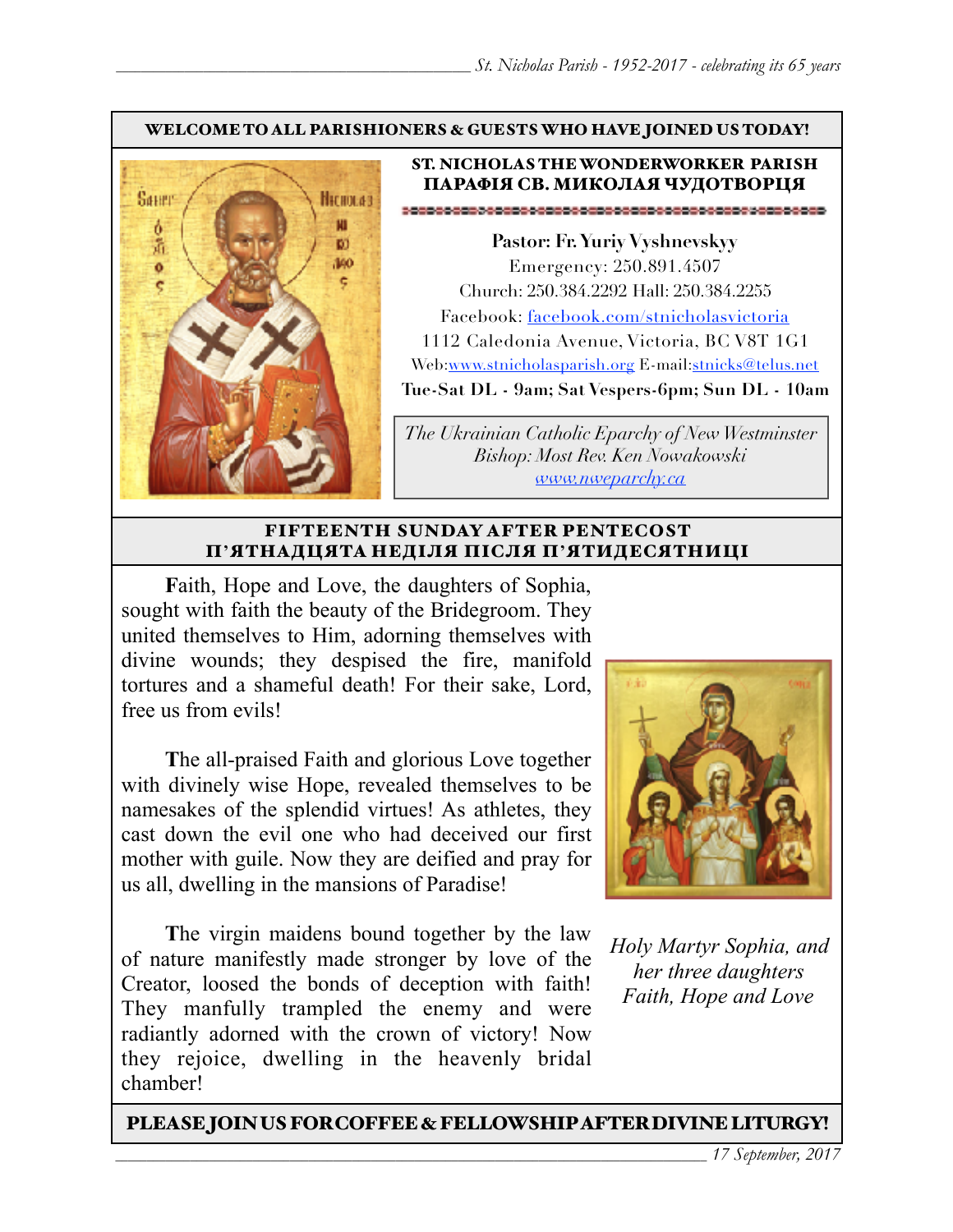| <b>SUNDAY HYMNS</b>                                                                                                                                                                                                                                                                                                                                                                                                                                                                                                                                                                                                                                                                 |                 |                                                             |                                     |                                    |                    |  |  |
|-------------------------------------------------------------------------------------------------------------------------------------------------------------------------------------------------------------------------------------------------------------------------------------------------------------------------------------------------------------------------------------------------------------------------------------------------------------------------------------------------------------------------------------------------------------------------------------------------------------------------------------------------------------------------------------|-----------------|-------------------------------------------------------------|-------------------------------------|------------------------------------|--------------------|--|--|
| <b>OPENING HYMN</b>                                                                                                                                                                                                                                                                                                                                                                                                                                                                                                                                                                                                                                                                 |                 | Витай нам, Хресте / We sing Your Praises pg. 4-5            |                                     |                                    |                    |  |  |
| <b>COMMUNION HYMN</b>                                                                                                                                                                                                                                                                                                                                                                                                                                                                                                                                                                                                                                                               |                 | Вірую, Господи /I do Believe pg. 246-257                    |                                     |                                    |                    |  |  |
| <b>CLOSING HYMN</b>                                                                                                                                                                                                                                                                                                                                                                                                                                                                                                                                                                                                                                                                 |                 | Хресту твоєму / To Your Cross pg. 426-427                   |                                     |                                    |                    |  |  |
| Please join us today in singing our Sunday hymns!                                                                                                                                                                                                                                                                                                                                                                                                                                                                                                                                                                                                                                   |                 |                                                             |                                     |                                    |                    |  |  |
| <b>SUNDAY &amp; DAILY SCHEDULE</b>                                                                                                                                                                                                                                                                                                                                                                                                                                                                                                                                                                                                                                                  |                 |                                                             |                                     |                                    |                    |  |  |
| SUNDAY, September 17                                                                                                                                                                                                                                                                                                                                                                                                                                                                                                                                                                                                                                                                |                 | Divine Liturgy - for the Parishioners of St Nicholas Parish |                                     |                                    | 10:00 AM           |  |  |
| MONDAY, September 18                                                                                                                                                                                                                                                                                                                                                                                                                                                                                                                                                                                                                                                                |                 | <b>NO SERVICES</b>                                          |                                     |                                    |                    |  |  |
| TUESDAY, September 19                                                                                                                                                                                                                                                                                                                                                                                                                                                                                                                                                                                                                                                               |                 | Divine Liturgy of St. John Chrysostom                       |                                     |                                    | 9:00 AM            |  |  |
| WEDNESDAY, September 20                                                                                                                                                                                                                                                                                                                                                                                                                                                                                                                                                                                                                                                             |                 | Divine Liturgy of St. John Chrysostom                       |                                     |                                    | 9:00 AM            |  |  |
| THURSDAY, September 21                                                                                                                                                                                                                                                                                                                                                                                                                                                                                                                                                                                                                                                              |                 | Divine Liturgy of St. John Chrysostom                       |                                     |                                    | 9:00 AM            |  |  |
| FRIDAY, September 22                                                                                                                                                                                                                                                                                                                                                                                                                                                                                                                                                                                                                                                                |                 | Divine Liturgy of St. John Chrysostom                       |                                     |                                    | 9:00 AM            |  |  |
| SATURDAY, September 23                                                                                                                                                                                                                                                                                                                                                                                                                                                                                                                                                                                                                                                              |                 | Divine Liturgy of St. John Chrysostom<br><b>Vespers</b>     |                                     |                                    | 9:00 AM<br>6:00 PM |  |  |
| SUNDAY, September 24                                                                                                                                                                                                                                                                                                                                                                                                                                                                                                                                                                                                                                                                |                 | Divine Liturgy - for the Parishioners of St Nicholas Parish |                                     |                                    | 10:00 AM           |  |  |
| Please Note: to request a Divine Liturgy for a special intention, please see Fr. Yuriy to arrange for it!                                                                                                                                                                                                                                                                                                                                                                                                                                                                                                                                                                           |                 |                                                             |                                     |                                    |                    |  |  |
| <b>SUNDAY EPISTLE READERS</b>                                                                                                                                                                                                                                                                                                                                                                                                                                                                                                                                                                                                                                                       |                 |                                                             |                                     |                                    |                    |  |  |
| <b>DATE</b>                                                                                                                                                                                                                                                                                                                                                                                                                                                                                                                                                                                                                                                                         | <b>READING</b>  |                                                             | <b>UKRAINIAN</b>                    | <b>ENGLISH</b>                     |                    |  |  |
| SUNDAY, September 17                                                                                                                                                                                                                                                                                                                                                                                                                                                                                                                                                                                                                                                                | Gal. 2:16-20    |                                                             | Andrij Pelekhatyi<br>Darryl Huculak |                                    |                    |  |  |
| SUNDAY, September 24                                                                                                                                                                                                                                                                                                                                                                                                                                                                                                                                                                                                                                                                | 2 Cor. 6:1-10   | Graciela Spaciuk-Schwarz<br>Liliia Palyvoda                 |                                     |                                    |                    |  |  |
| SUNDAY, October 1                                                                                                                                                                                                                                                                                                                                                                                                                                                                                                                                                                                                                                                                   | 2 Cor. 6:16-7:1 | Motria Koropecky                                            |                                     | William Vanderven                  |                    |  |  |
| <b>SUNDAY, October 8</b>                                                                                                                                                                                                                                                                                                                                                                                                                                                                                                                                                                                                                                                            | 2 Cor. 9:6-11   | Marian Chalifoux<br>Yuliya Pelekhata                        |                                     |                                    |                    |  |  |
| Thank you, Epistle readers, for your service in proclaiming God's Word!                                                                                                                                                                                                                                                                                                                                                                                                                                                                                                                                                                                                             |                 |                                                             |                                     |                                    |                    |  |  |
| PARISH COUNCIL EXECUTIVE                                                                                                                                                                                                                                                                                                                                                                                                                                                                                                                                                                                                                                                            |                 |                                                             |                                     | PASTORAL MINISTRY & HOLY MYSTERIES |                    |  |  |
| CHAIRPERSONAlec Rossa - 250.472.3374<br>CONFESSIONS1/2 hour before Liturgy<br>SECRETARYCindy Lazaruk - 778.677.9072<br>BAPTISMSby appointment<br>TREASURERWilliam Vanderven - 250.478.1458<br>MARRIAGESsix months notice should<br>FINANCIAL SECRETARYDavid Newberry - 250.598.8197<br>be given to the parish priest, and he should be<br>FUNDRAISING/HALL RENTALRobert Herchak - 250.386.7872<br>contacted before any other arrangements are made<br>MAINTENANCEMurray Chapman - 250.658.4769<br>FUNERALSby appointment<br>LITURGICAL COMMITTEEMotria Koropecky - 250.658.3051<br>MEMBER AT LARGELiliia Palyvoda - 250.857.1683<br>VIBRANT PARISHDarlene DeMerchant - 250.727.3837 |                 |                                                             |                                     |                                    |                    |  |  |
| Bequests & Wills: Leaving a bequeath is a process of giving a donation through your will. It is<br>a característica de la citatula de<br>$\overline{a}$ are $\overline{a}$ in the second correct least $\overline{a}$ . The state of $\overline{a}$                                                                                                                                                                                                                                                                                                                                                                                                                                 |                 |                                                             |                                     |                                    |                    |  |  |

simply a distribution from your estate to a charitable organization through your last will and testament. It can be as small or as large a donation as you wish. It is important that you talk to your lawyer about the process. In your kindness please remember St Nicholas the Wonderworker Ukrainian Catholic Church in your bequeath and will. If anyone wishes to make such a bequeath in their will, the following clause may be included or added to a will: "I give, devise, and bequeath to St Nicholas the Wonderworker Ukrainian Catholic Parish - 1112 Caledonia Avenue, Victoria BC, V8T 1G1, the sum of \$  $\qquad \qquad$  (or  $\qquad \qquad$  % of my estate), to be used for the benefit of the parish and it's pastoral activities."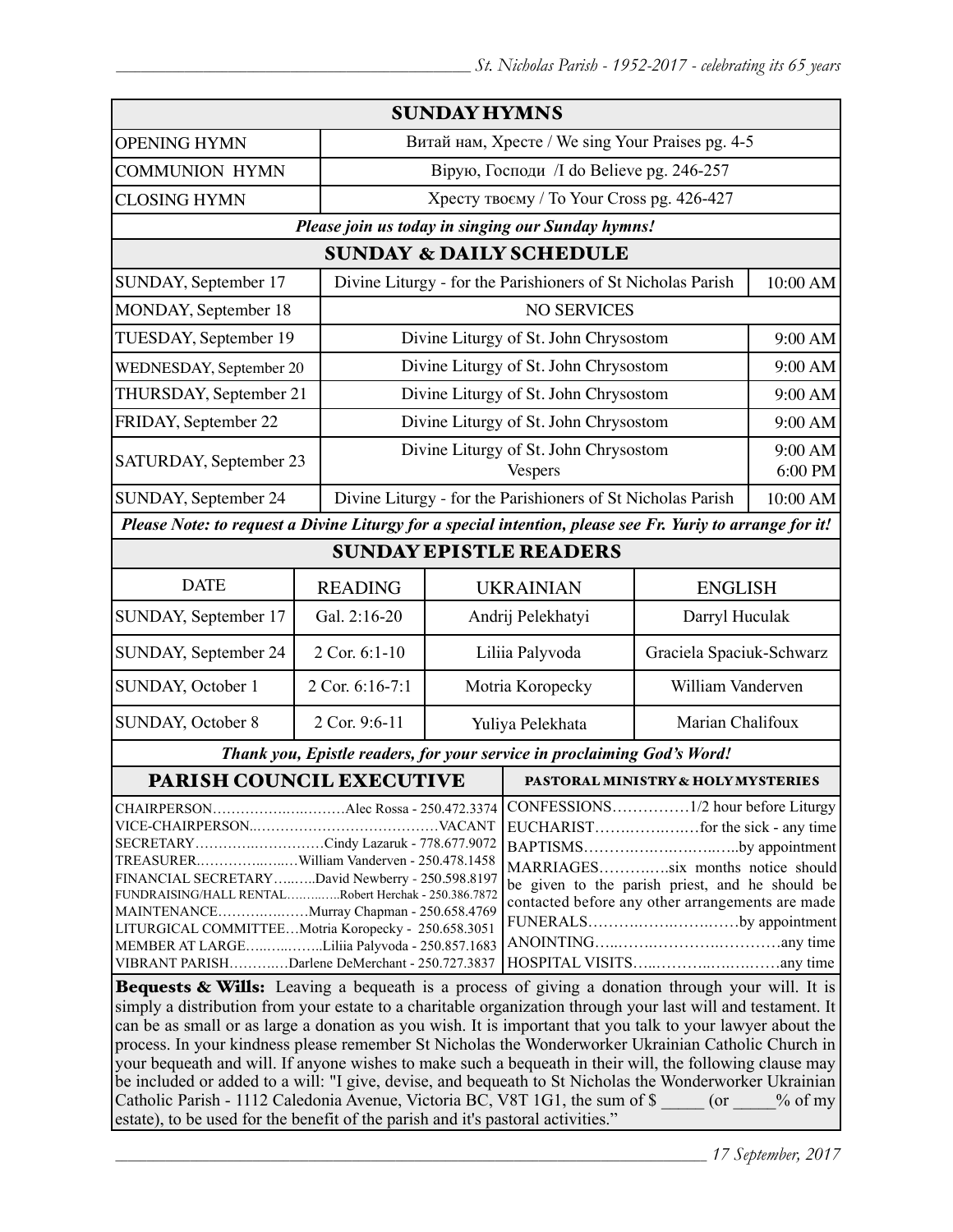## **Vibrant Parish Prayer**

**O** God, Creator of Heaven and Earth! Because of your indescribable love for us, you sent your Only-Begotten Son, Our Lord and Saviour, Jesus Christ - The Way, The Truth, and The Life and our Salvation. In His name, we turn to You. Strengthen our hearts and minds in Christian love and in unity of purpose as we strive to build a Vibrant Parish. Give us the grace to model our lives according to the Word of God. Instill in us the desire to pray and to celebrate the Holy Mysteries as one Christian Family in our Parish Community. Inspire us to follow Your great command to be a servant to the less fortunate among us! Grant this, O Lord, through the mercies and love for mankind of Your Only-Begotten Son with whom You are blessed, together with Your All-Holy, Good and Life-Giving Spirit, now and forever and ever. Amen!



# **The Vibrant Parish**

**A Place To Encounter The Living Christ** Through the word, the Holy Mysteries & Prayer, Serving One's Neighbor, Leadership Fostering & Serving Unity and Missionary Spirit (His Beatitude Sviatoslav)



## **Молитва Живої Парафії**

**Г**осподи Ісусе Христе, Пастирю Добрий, як колись Ти пригорнув заблуканих овечок, щоб вони пізнали Твій голос і були Твоїм стадом, так і сьогодні глянь ласкаво з небесних висот на нашу парафію та зішли на неї Твого Святого Духа, щоб вона була місцем пізнання радості Доброї Новини. Скріплюй нас Твоєю присутністю та єднай нас кожночасно в молитві. Даруй нам духа служіння ближньому, щоб у нашій парафії кожний міг зустріти Тебе, милостивого Бога. Благослови наш духовний провід Твоєю мудрістю і дай, щоб ніхто з нас не шкодував ні часу, ні талантів, ні матеріальних дібр для розбудови Твого царства. Єднай нас у мирі та злагоді, щоб ми були Твоєю спільнотою любові. Всели в нас місійного духа, щоб ми стали тим світилом євангельського слова, молитви і добрих діл, що кличе кожного до участі в Божественному житті, щоб славилося, Спасе, Твоє Ім'я з безначальним Твоїм Отцем та пресвятим, благим і животворящим Твоїм Духом нині, і повсякчас, і на віки віків. Амінь.

# DIVINE LITURGY PROPERS

*The Divine Liturgy - An Anthology for Worship: Liturgy - pg. 388-461; propers - pg. 349, 693* 

## **Antiphon 1**

*Verse:* O God, my God, hear me; why have You forsaken me? The words of my transgressions put salvation far from me.

**Refrain:** Through the prayers of the Mother of God, O Saviour, save us.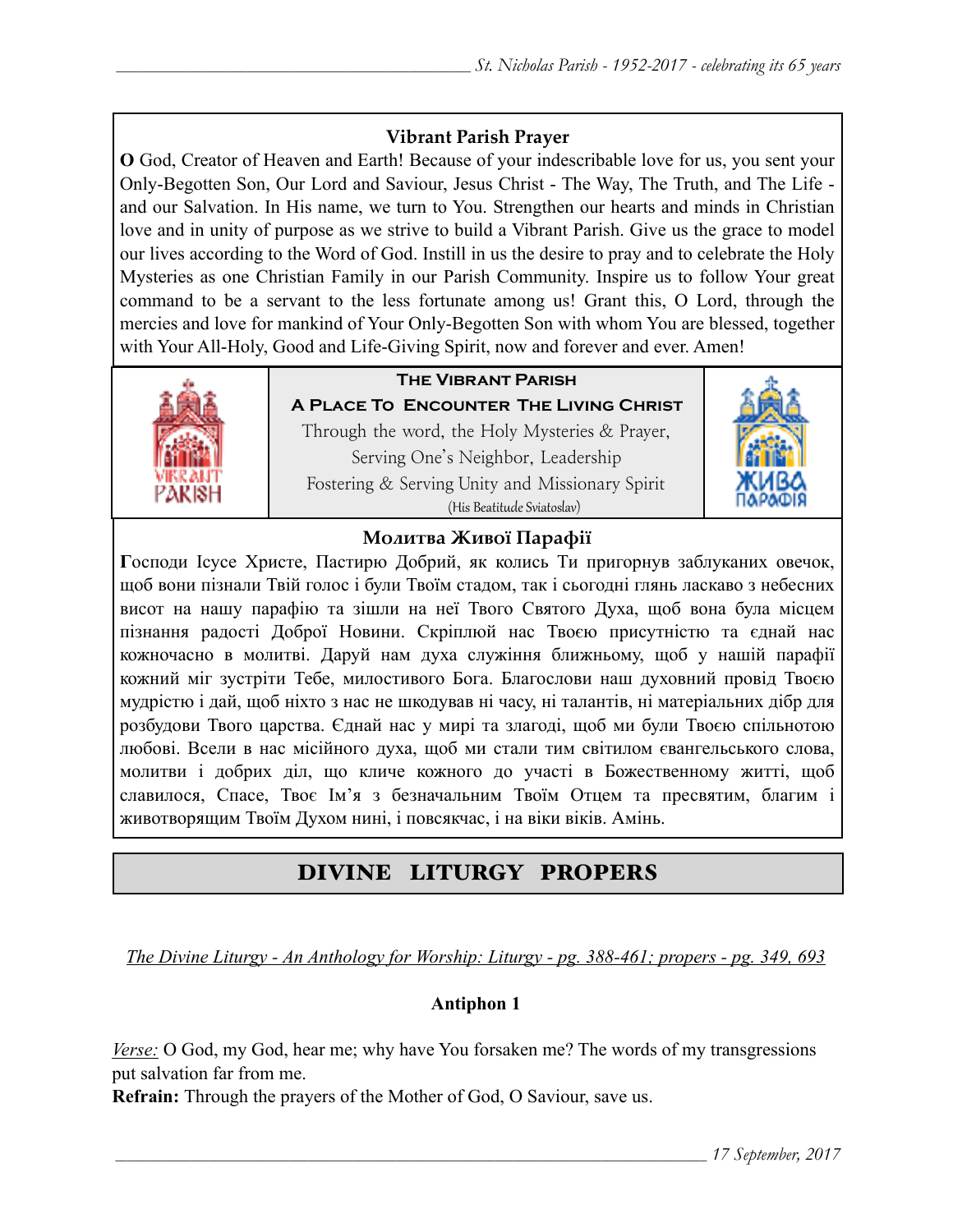*Verse:* O God, I will call to You by day but You will not listen; and by night, yet it will not be foolish of me.

**Refrain:** Through the prayers of the Mother of God, O Saviour, save us.

*Verse:* But You, the praise of Israel, dwell in the holy place. **Refrain:** Through the prayers of the Mother of God, O Saviour, save us.

#### **Glory… Now… Only-begotten Son…**

#### **Antiphon 3**

*Verse:* Come, let us sing joyfully to the Lord, let us acclaim God, our Saviour. **Refrain:** Son of God, crucified in the flesh, save us who sing to You: Alleluia.

*Verse:* Let us come before His face with praise, and acclaim Him in psalms. **Refrain:** Son of God, crucified in the flesh, save us who sing to You: Alleluia.

*Verse:* For God is the great Lord, and the great king over all the earth. **Refrain:** Son of God, crucified in the flesh, save us who sing to You: Alleluia.

*Entrance Verse:* Come, let us worship and fall down before Christ. **Refrain:** Son of God, crucified in the flesh, save us who sing to You: Alleluia.

**Troparion, Tone 6:** Angelic powers were upon Your tomb\* and the guards became like dead men;\* Mary stood before Your tomb\* seeking Your most pure body.\* You captured Hades without being overcome by it.\* You met the Virgin and granted life.\* O Lord, risen from the dead,\* glory be to You!

**Troparion, Tone 1:** Save Your people, O Lord, and bless Your inheritance.\* Grant victory to Your faithful people against enemies,<sup>\*</sup> and protect Your community by Your cross.

**Glory: Kontakion, Tone 6:** With His life-giving hand\* Christ our God, the Giver of life,\* raised all the dead from the murky abyss\* and bestowed resurrection upon humanity.\* He is for all the Saviour,\* the resurrection and the life, and the God of all.

**Now: Kontakion, Tone 4:** By Your own choice, O Christ our God,\* You were lifted on the cross.\* Grant Your mercies to Your new community\* that bears Your Name.\* By Your power gladden the faithful people,\* and grant them victory against enemies.\* May they have the help of Your instrument of peace,\* the invincible sign of victory.

**Prokeimenon, Tone 7:** Exalt the Lord our God,\* and bow in worship at the footstool of his feet, for it is holy. *Verse:* The Lord reigns, let the people tremble.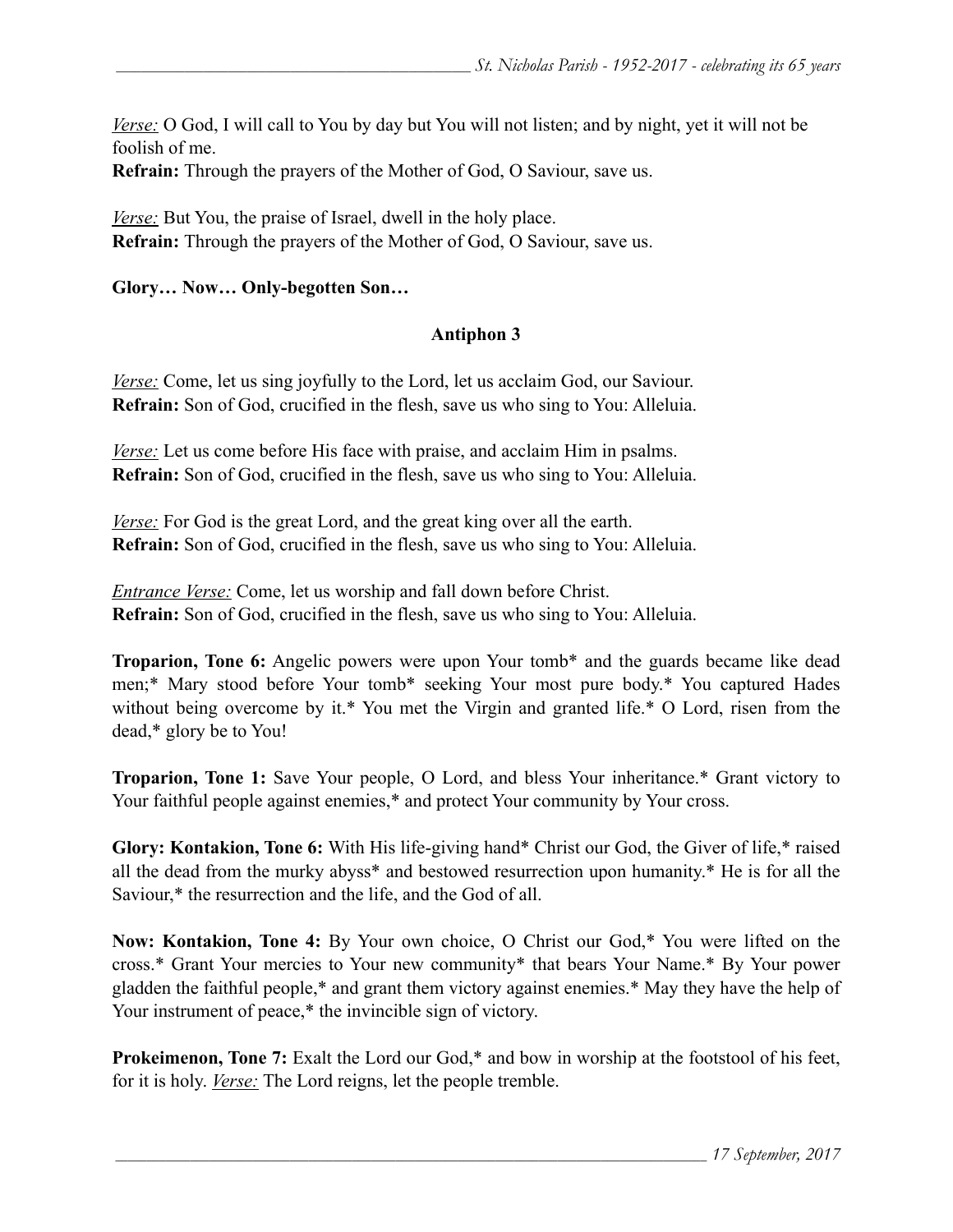**Epistle - Gal. 2:16-20 - A Reading from the Letter of Saint Apostle Paul to Galatians:**  Brothers and Sisters, we know that a person is justified not by the works of the law but through faith in Jesus Christ. And we have come to believe in Christ Jesus, so that we might be justified by faith in Christ, and not by doing the works of the law, because no one will be justified by the works of the law. But if, in our effort to be justified in Christ, we ourselves have been found to be sinners, is Christ then a servant of sin? Certainly not! But if I build up again the very things that I once tore down, then I demonstrate that I am a transgressor. For through the law I died to the law, so that I might live to God. I have been crucified with Christ; and it is no longer I who live, but it is Christ who lives in me. And the life I now live in the flesh I live by faith in the Son of God, who loved me and gave himself for me.

**Alleluia, Tone 1:** *Verse:* Remember Your congregation which You acquired from the beginning. *Verse:* But God is our king before the ages; He has wrought salvation in the midst of the earth.

**Gospel - Mark 8:34-9:1** *-* The Lord said, 'If any want to become my followers, let them deny themselves and take up their cross and follow me. For those who want to save their life will lose it, and those who lose their life for my sake, and for the sake of the gospel, will save it. For what will it profit them to gain the whole world and forfeit their life? Indeed, what can they give in return for their life? Those who are ashamed of me and of my words in this adulterous and sinful generation, of them the Son of Man will also be ashamed when he comes in the glory of his Father with the holy angels.' And he said to them, 'Truly I tell you, there are some standing here who will not taste death until they see that the kingdom of God has come with power.'

*Instead of* **"It is truly..."** *we sing:* O my soul, magnify the most precious cross of the Lord. **Irmos, Tone 8:** You are a mystical Paradise, O Mother of God, who though untilled, have brought forth Christ. He has planted upon earth the life-giving Tree of the Cross. Therefore today as we raise it on high we bow low and we magnify you.

**Communion Hymn:** Let the light of Your countenance, O Lord,\* shine upon us.\* Alleluia, alleluia,\* alleluia.

*At the end of Liturgy we sing:* To Your Cross, O Master, we bow in veneration, and we glorify Your holy Resurrection. *(3x)*

 $\iff$ 

## **АНТИФОН 1**

*Стих:* Боже, Боже мій, зваж на мене, чому ти оставив мене? Далеко від спасення мого слова гріхопадінь моїх.

**Приспів:** Молитвами Богородиці, Спасе, спаси нас.

*Стих:* Боже мій, закличу вдень і не вислухаєш, і вночі, і не в безумство мені. **Приспів:** Молитвами Богородиці, Спасе, спаси нас.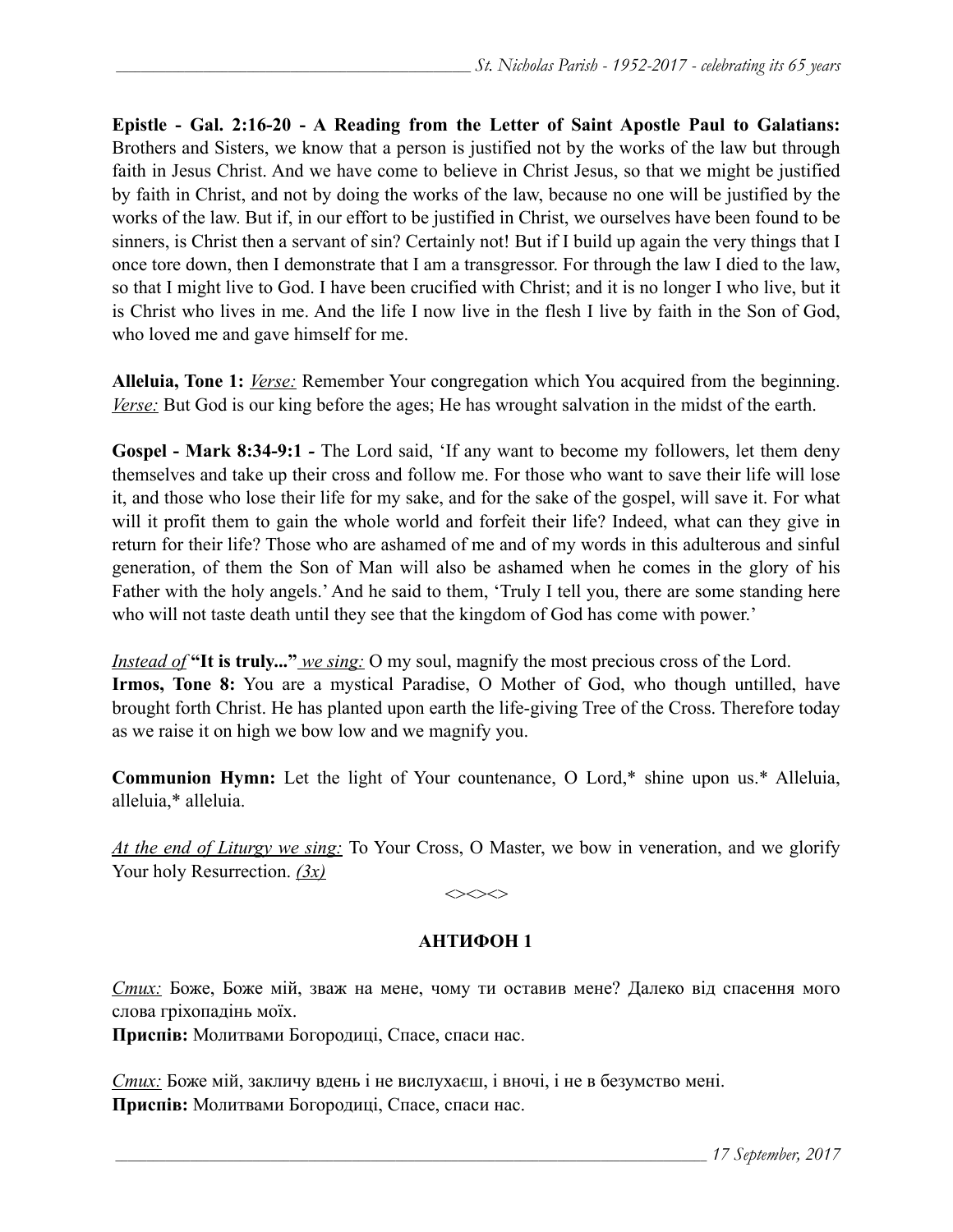*Стих:* А ти у святому живеш, хвало ізраїлева. **Приспів:** Молитвами Богородиці, Спасе, спаси нас.

#### **Слава… І нині… Єдинородний Сину...**

### **АНТИФОН 3**

*Стих:* Прийдіте, радісно заспіваймо Господеві, воскликнім Богу, Спасителеві нашому. **Приспів:** Спаси нас, Сину Божий, що плоттю розп'явся, співаємо Тобі: Алилуя.

*Стих:* Прийдім з похвалами перед обличчя Його, і псалмами воскликнім Йому. **Приспів:** Спаси нас, Сину Божий, що плоттю розп'явся, співаємо Тобі: Алилуя.

*Стих:* Бо Бог великий Господь, і цар великий по всій землі. **Приспів:** Спаси нас, Сину Божий, що плоттю розп'явся, співаємо Тобі: Алилуя.

*Вхідне:* Прийдіте, поклонімся і припадім до Христа. **Приспів:** Спаси нас, Сину Божий, що плоттю розп'явся, співаємо Тобі: Алилуя.

**Тропар, глас 6:** Ангельські сили на гробі Твоїм\* і сторожі омертвіли;\* Марія ж стояла при гробі,\* шукаючи пречистого тіла Твого.\* Полонив Ти ад і, не переможений від нього,\* зустрів Ти Діву, даруючи життя.\* Воскреслий з мертвих, Господи, слава Тобі!

**Тропар, глас 1:** Спаси, Господи, людей Твоїх і благослови насліддя Твоє, перемоги благовірному народові на супротивників даруй і хрестом Твоїм охорони люд Твій.

**Слава: Кондак, глас 6:** Животворною рукою Життєдавець, Христос Бог,\* воскресив з темних безодень всіх померлих\* і подав воскресіння людському родові:\* Він бо усіх Спаситель,\* восресіння, життя і Бог усіх.

**І нині: Кондак, глас 4:** Вознісся Ти на хрест волею Своєю. Новому людові Твоєму, що Твоє ім'я носить, даруй щедроти Твої, Христе Боже. Возвесели силою Твоєю благовірний народ, перемоги на супротивніків дай йому, що за посібник має Твоє оружжя миру, непоборну перемогу.

**Прокімен, глас 7:** Возносіть Господа Бога нашого і поклоняйтеся підніжжю ніг Його, бо святе воно. *Стих:* Господь воцарився, нехай гніваються люди.

#### **Апостол - Гал. 2:16-20 - До Галатів Послання Святого Апостола Павла Читання:**

Браття і Cестри, довідавшися, що людина оправдується не ділами закону, а через віру в ІсусаХриста, ми й увірували в Христа Ісуса, щоб оправдатися нам вірою в Христа, а не ділами закону; бо ніхто не оправдається ділами закону. Коли ж, шукаючи оправдання у Христі, виявилося, що й ми самі грішники, – то невже Христос – служитель гріха?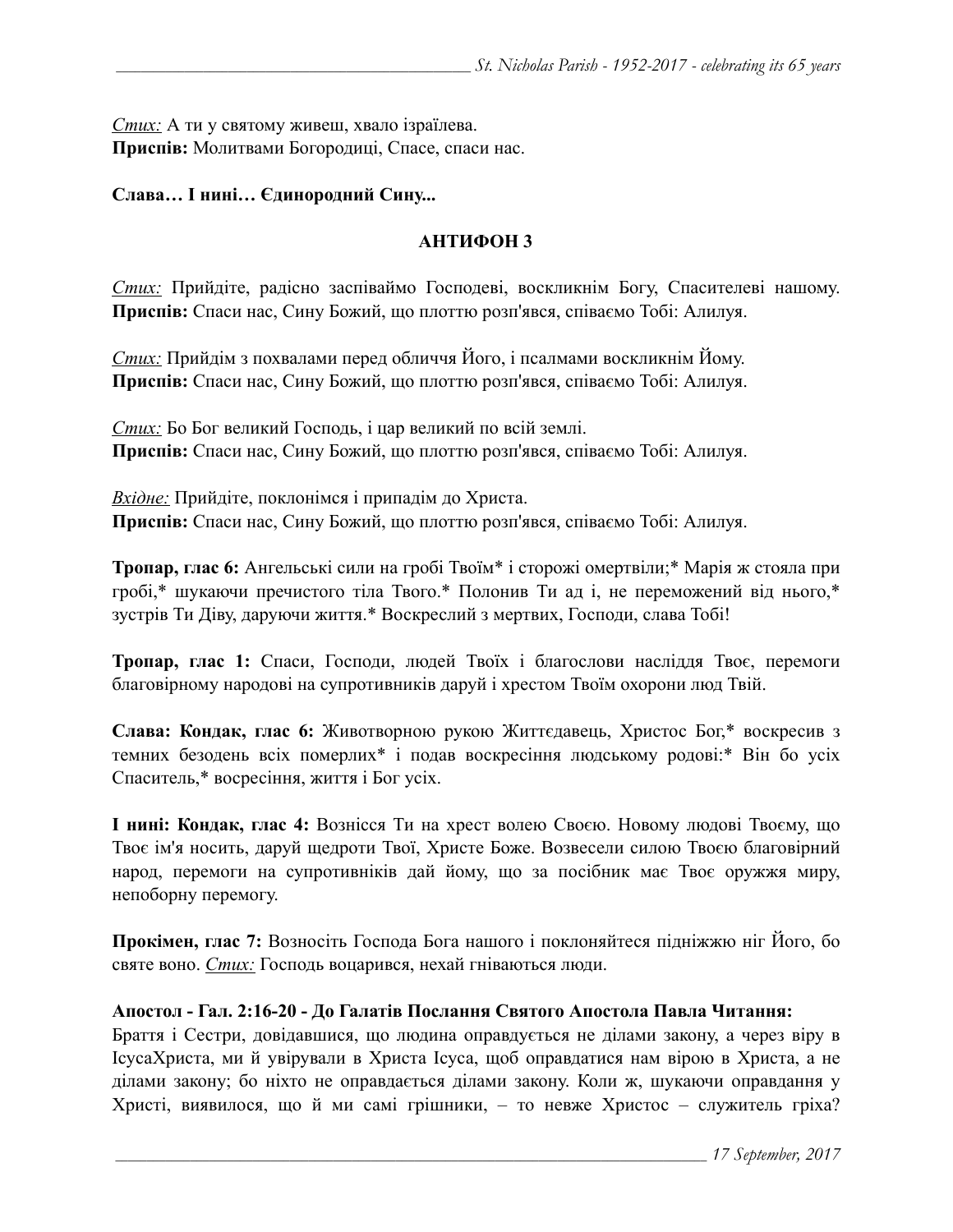Жадним робом! Бо коли я знову відбудовую те, що зруйнував був, то я себе самого оголошую переступником. Я бо через закон для закону вмер, щоб для Бога жити: я – розп'ятий з Христом. Живу вже не я, а живе Христос у мені. А що живу тепер у тілі, то живу вірою в Божого Сина, який полюбив мене й видав себе за мене.

**Алилуя, глас 1:** *Стих:* Пом'яни соньм Твій, що його придбав Ти іздавна. *Стих:* Бог же – цар наш перше віку, вчинив спасіння посеред землі.

**Євангеліє - Марк 8:34-9:1 -** І Він покликав народ із Своїми учнями, та й промовив до них: Коли хоче хто йти вслід за Мною, хай зречеться самого себе, і хай візьме свого хреста та й за Мною йде! Бо хто хоче душу свою зберегти, той погубить її, а хто згубить душу свою ради Мене та Євангелії, той її збереже. Яка ж користь людині, що здобуде ввесь світ, але душу свою занапастить? Або що назамін дасть людина за душу свою? Бо хто буде Мене та Моєї науки соромитися в роді цім перелюбнім та грішнім, того посоромиться також Син Людський, як прийде у славі Свого Отця з Анголами святими. І сказав Він до них: Поправді кажу вам, що деякі з тут-о приявних не скуштують смерти, аж поки не бачитимуть Царства Божого, що прийшло воно в силі.

*Замість* **"Достойно ..."** *співаємо:* Величай, душе моя, Господа, пречесний хрест Господній.

**Ірмос, глас 8:** Таїнственний рай Ти, Богородице, що невоздільно виростила Христа. Він на землі насадив хресне життєносне древо. Йому, що Його нині возносять, поклоняючись, Тебе величаємо.

**Причасний:** Знаменувалося на нас світло лиця Твого, Господи. Алилуя, алилуя, алилуя.

*Після Літургії співаємо:* Хресту Твоєму поклоняємось, Владико, і святеє восекресіння Твоє славимо. *(3x)*

# ANNOUNCEMENTS

- ✦**HAPPY BIRTHDAY** to JOAN ROSSA, SONYA HENRY and all those who celebrated their birthdays this past week. May the Lord Our God continue to bless you abundantly and the Holy Mother of God protects you at all times. Многая Літа!
- ✦**WE SHARE THE AIR:** Please keep it healthy and fragrant free. Someone in this area is scent-sitive. The chemicals used in scented products can make some people sick, especially those with fragrance sensitivities, asthma, allergies and other respiratory ailments. PLEASE DO NOT \*wear perfume, cologne, lotion, aftershave and other fragrances; \*USE unscented personal care products. Be Sensitive to Others. Thank you for your understanding. *St. Nicholas parish.*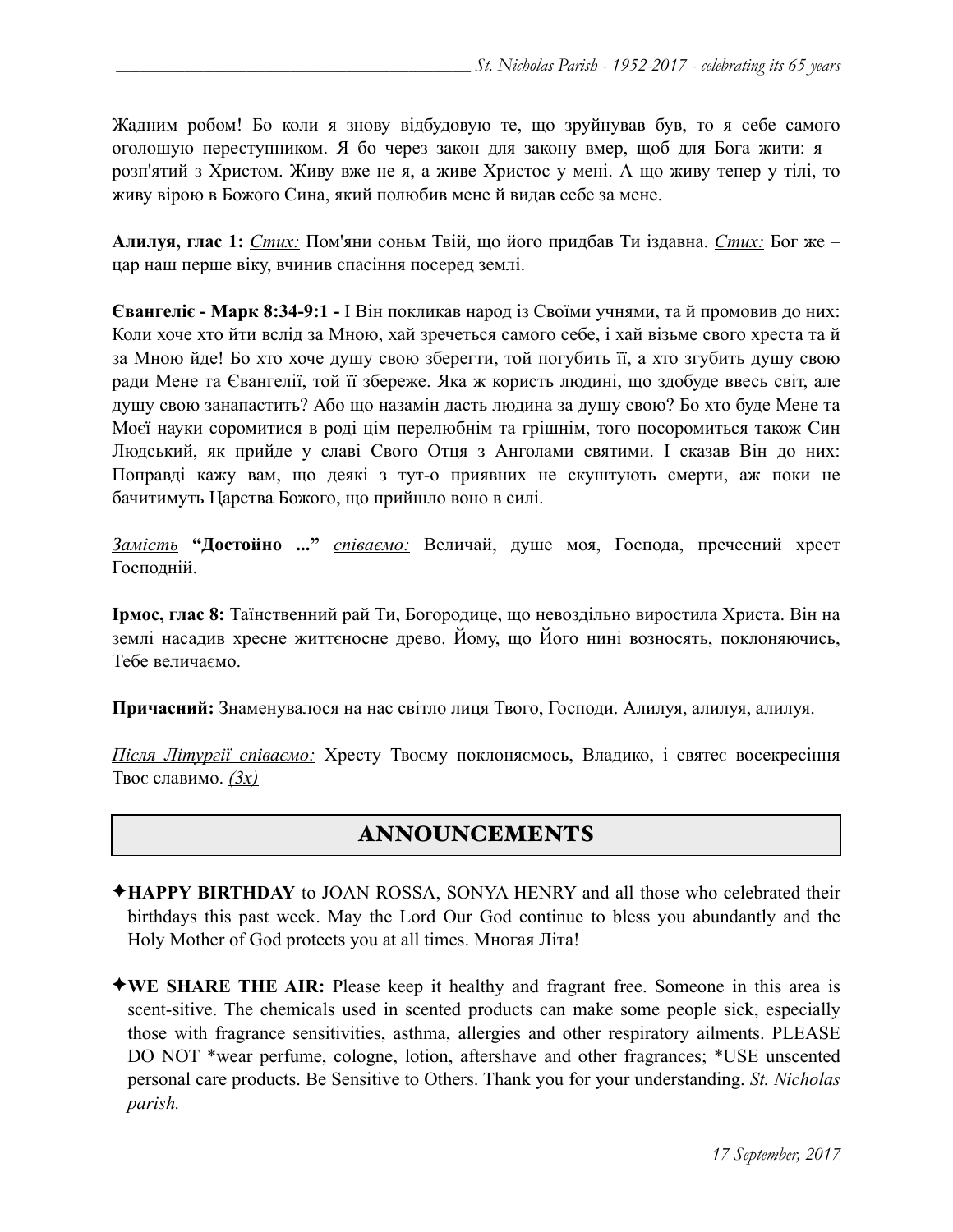- ✦**PARISH LIBRARY:** please visit our parish library and browse through the books on spirituality, church history, iconography, history of the Ukrainians in Canada, children's books and more… The library is located in the church vestibule.
- ✦**PRAYER REQUEST:** Please keep in your prayers ARTHUR BOBAY, who is recovering after surgery, and other members of our parish, our family and friends who are ailing, in hospitals, nursing homes and those who are not able to join actively in their community.
- ✦**ISLAND CATHOLIC SCHOOLS** is accepting applications for After School Care Workers at St. Joseph's School, Victoria and St. Patrick's School, Victoria. These positions would be a great part-time job for university students. Application forms and details are posted on [http://](http://cisdv.bc.ca/employment-opportunities.php) [cisdv.bc.ca/employment-opportunities.php](http://cisdv.bc.ca/employment-opportunities.php)
- ✦**TRAVELING ICON:** Anyone interested in gracing their home with Christ The Teacher Icon can call Darlene DeMerchant at 250.727.3837
- ✦**PARISH CALENDAR OF BIRTHDAYS & ANNIVERSARIES:** If you would like to be included in our Parish Calendar of Birthday and Anniversary celebrations, please put date in our calendar located at the church vestibule. Each week, we will list the names in our parish bulletin so we can celebrate these happy occasions together!
- ✦**JOIN OUR CHOIR:** Do you enjoy singing? Please consider joining our St Nicholas Parish Choir and remember that we ALWAYS looking for new members! Contact Motria Koropecky for details at 250.658.3051
- ✦**CATECHISM ANNOUNCEMENT:** "*And they were bringing to Him also the infants, in order that He may be touching them; but after the disciples saw it, they rebuked them. But Jesus called them to Himself and said, Let alone the little children to come to Me, and cease hindering them; for of such is the kingdom of God*." We are happy to welcome all children to our St. Nicholas The Wonderworker catechism program. Weekly classes are scheduled Sunday morning during Divine Liturgy. We want your children to learn more about their Catholic faith, sacred scripture, feast days, and religious practices and customs of the Ukrainian Catholic church. If you have any questions, please do not hesitate to contact Marian Chalifoux at 250.507.1005
- ✦**THRIFTY'S PRE-PAID FOOD CARDS** We all have to buy groceries. Why not have 6% of it returned back to the church at no extra charge! Cards are available in \$100, \$200, and \$500 denominations. Talk to Alec after today's liturgy to pre- order your cards. We need to sell A LOT of them! We encourage you to consider purchasing them for yourselves as gifts too.
- ✦**SUNDAY COFFEE VOLUNTEERS** act as hosts and serve light refreshments following the Sunday morning Divine Liturgy, providing an opportunity for the faithful to socialize with friends and visitors following their shared worship experience. We thank all of our parishioners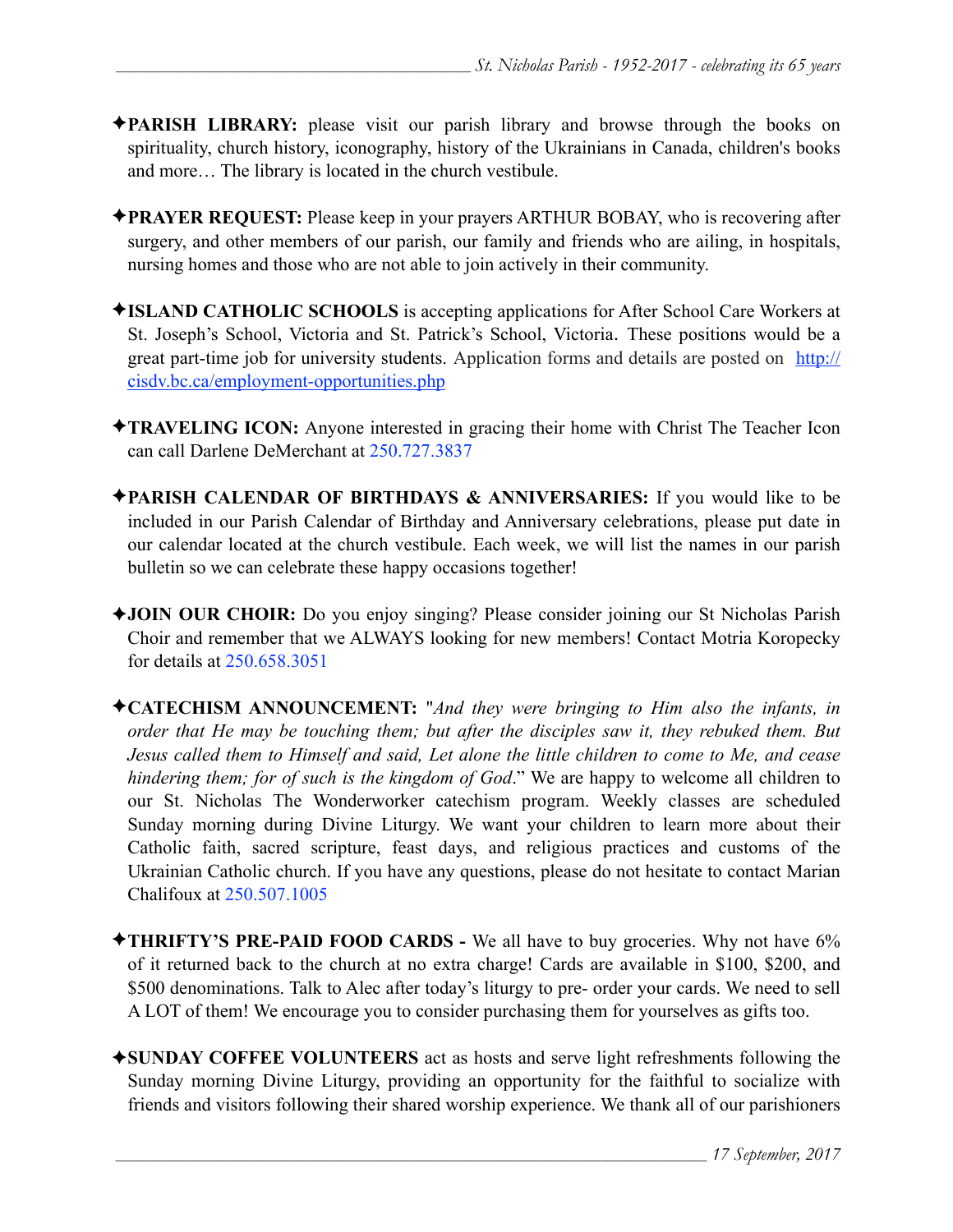who kind volunteer to serve refreshments. Whether you are new to the Parish, or are a longtime members, please join us for coffee.

- ✦**BE A STEWARD:** Have you ever wondered what more can you do to help our parish? Here are some suggestions: **Steward** of property security; **Steward** of grounds cleaning; **Steward** of cleaning church; **Steward** of church linen; **Steward** of outreach; **Steward** of caring; **Steward** of prayer; **Steward** of service. Quite often, our homebound or senior members, once active in their younger years, want to find purpose in their senior years. It's not only about doing but about "BEING" present to others. Contact Fr. Yuriy **OR** Darlene DeMerchant for more information. You will be amazed how "BEING" can make a difference.
- ✦**SEPTEMBER 10, SUNDAY DONATIONS:** Coffee: \$66.30; Vigil lights: \$24.75; Loose collection: \$71.00; Envelope collection: \$608.70; Pre-authorized donations: Sept 4 to Sept 10: \$220.00

| * ST. NICHOLAS CHRISTMAS FOOD FAIR *<br><b>Saturday, December 2, 2017</b><br>11:00 am - 2:00 pm |                                   |                   |                          |  |  |  |
|-------------------------------------------------------------------------------------------------|-----------------------------------|-------------------|--------------------------|--|--|--|
| <b>FOOD PREPARATION SCHEDULE</b>                                                                |                                   |                   |                          |  |  |  |
| <b>DATE</b>                                                                                     | <b>TASK</b>                       | <b>TIME</b>       | <b>VOLUNTEERS</b>        |  |  |  |
| Wed. Sep. 27                                                                                    | Preparing veggies for<br>borscht  | 9:00 - II:00 am   | Need $2-3$ volunteers    |  |  |  |
| Fri. Sep. 29                                                                                    | Package cooked<br>borscht         | 9:00 - 10:30 am   | Need $2-3$ volunteers    |  |  |  |
| Wed. Oct. 4                                                                                     | Make potato balls<br>for perogies | 9:00 - 12:00 noon | Need $5-6$ volunteers    |  |  |  |
| Thu. Oct.5                                                                                      | Making perogies                   | 9:30 - 1:30 am    | Need 22-28<br>volunteers |  |  |  |
| Sat. Oct.7                                                                                      | Bag frozen perogies               | 9:00 - 10:30 pm   | Need 3 volunteers        |  |  |  |

As always your assistance in helping out with food preparation for our Christmas food Fair is much appreciated as this is a major fundraiser for the parish.

We encourage you to invite your friends to these work sessions, specially those interested in learning how to make perogies and cabbage rolls.

For more information and to confirm your availability to help contact Robert at 250.386.7872